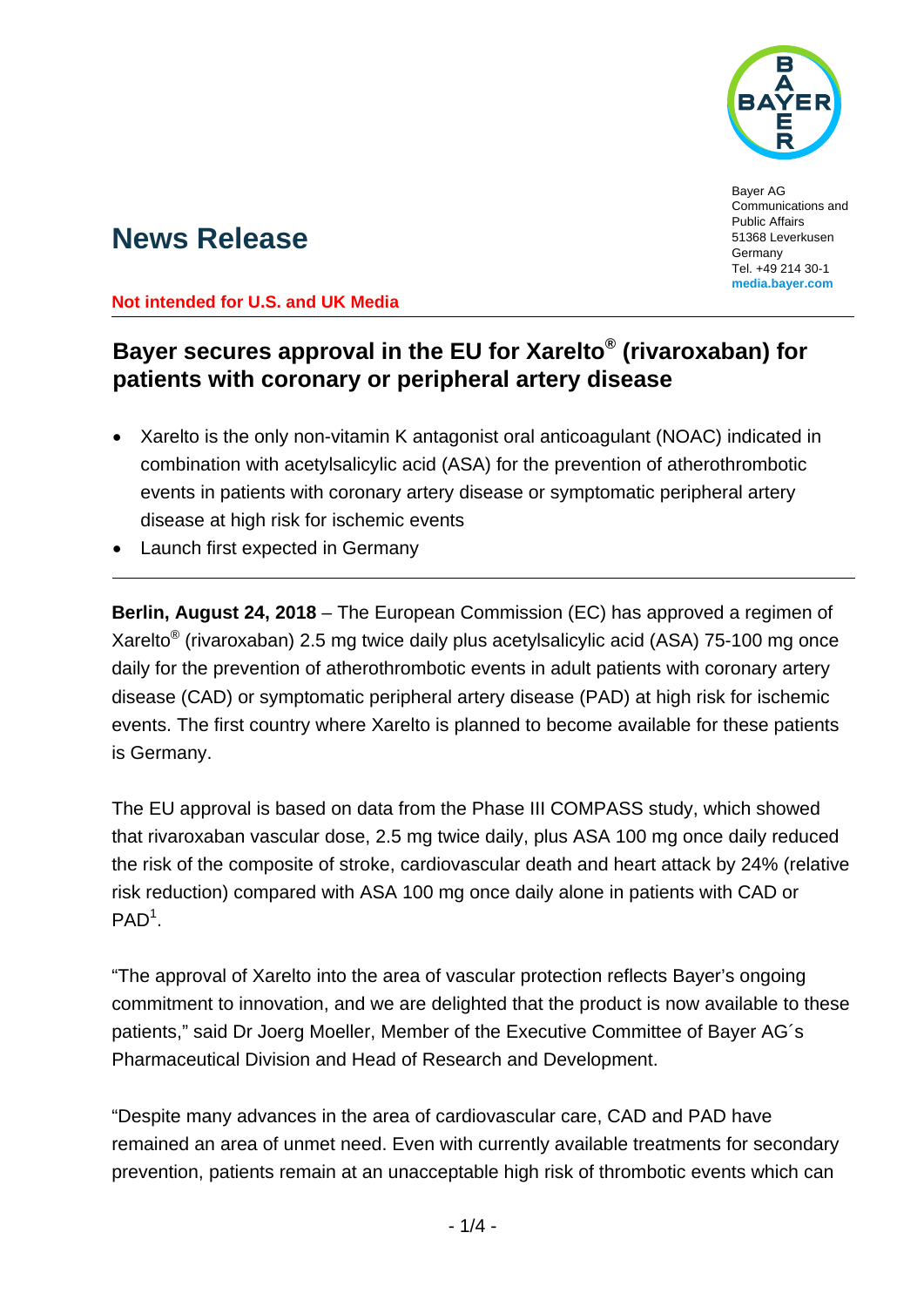lead to disability, loss of limb and death," said Professor John Eikelboom, Associate Professor, Division of Hematology & Thromboembolism, Department of Medicine, McMaster University, Canada. "The approval of this combination approach of the vascular dose of an anticoagulant plus an antiplatelet provides physicians and patients with a much-needed improved treatment option."

Data from the COMPASS study are also currently under review by regulatory authorities globally, and notably by the U.S. Food and Drug Administration (FDA) where it is part of a supplemental New Drug Application (sNDA).

### **About Rivaroxaban (Xarelto®**)

Rivaroxaban is the most broadly indicated non-vitamin K antagonist oral anticoagulant (NOAC) worldwide and is marketed under the brand name Xarelto®. Xarelto is approved for more venous and arterial thromboembolic (VAT) conditions than any other NOAC:

- The prevention of stroke and systemic embolism in adult patients with non-valvular atrial fibrillation (AF) and one or more risk factors
- The treatment of pulmonary embolism (PE) in adults
- The treatment of deep vein thrombosis (DVT) in adults
- The prevention of recurrent PE and DVT in adults
- The prevention of venous thromboembolism (VTE) in adult patients undergoing elective hip replacement surgery
- The prevention of VTE in adult patients undergoing elective knee replacement surgery
- The prevention of atherothrombotic events after an Acute Coronary Syndrome in adult patients with elevated cardiac biomarkers when co-administered with acetylsalicylic acid (ASA) alone or with ASA plus clopidogrel or ticlopidine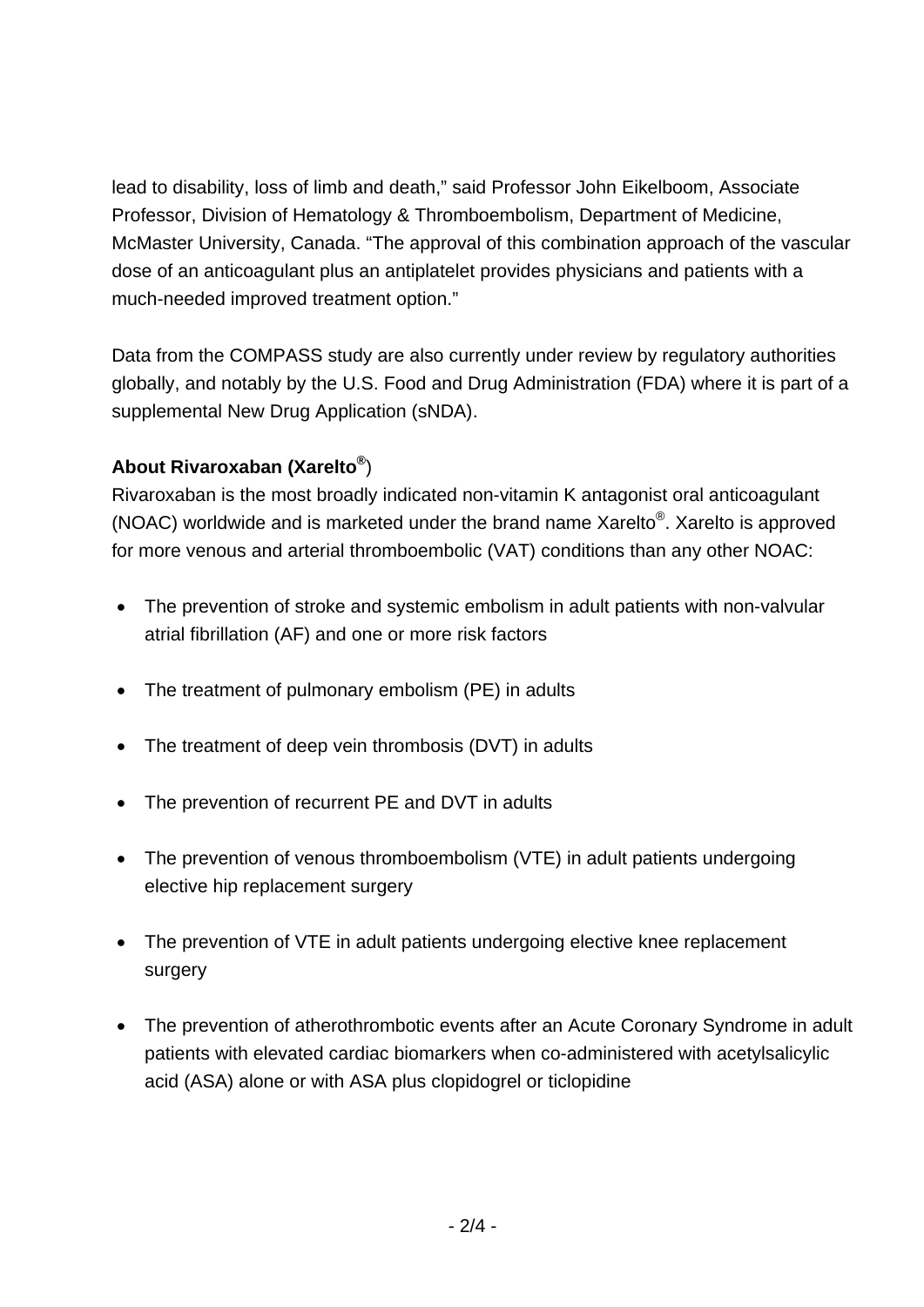• The prevention of atherothrombotic events in adult patients with coronary artery disease (CAD) or symptomatic peripheral artery disease (PAD) at high risk for ischaemic events

Whilst licences may differ from country to country, across all indications Xarelto is approved in more than 130 countries.

Rivaroxaban was discovered by Bayer, and is being jointly developed with Janssen Research & Development, LLC. Xarelto is marketed outside the U.S. by Bayer and in the U.S. by Janssen Pharmaceuticals, Inc. (Janssen Research & Development, LLC and Janssen Pharmaceuticals, Inc. are part of the Janssen Pharmaceutical Companies of Johnson & Johnson).

Anticoagulant medicines are potent therapies used to prevent or treat serious illnesses and potentially life-threatening conditions. Before initiating and while continuing treatment with anticoagulant medicines, physicians should carefully assess the benefit and risk for the individual patient.

Responsible use of Xarelto is a very high priority for Bayer, and the company has developed a Prescribers Guide for physicians and a Xarelto Patient Card for patients to support best practice.

To learn more about thrombosis, please visit www.thrombosisadviser.com To learn more about Xarelto, please visit www.xarelto.com

#### **About Bayer**

Bayer is a global enterprise with core competencies in the Life Science fields of health care and agriculture. Its products and services are designed to benefit people and improve their quality of life. At the same time, the Group aims to create value through innovation, growth and high earning power. Bayer is committed to the principles of sustainable development and to its social and ethical responsibilities as a corporate citizen. In fiscal 2017, the Group employed around 99,800 people and had sales of EUR 35.0 billion. Capital expenditures amounted to EUR 2.4 billion, R&D expenses to EUR 4.5 billion. For more information, go to www.bayer.com.